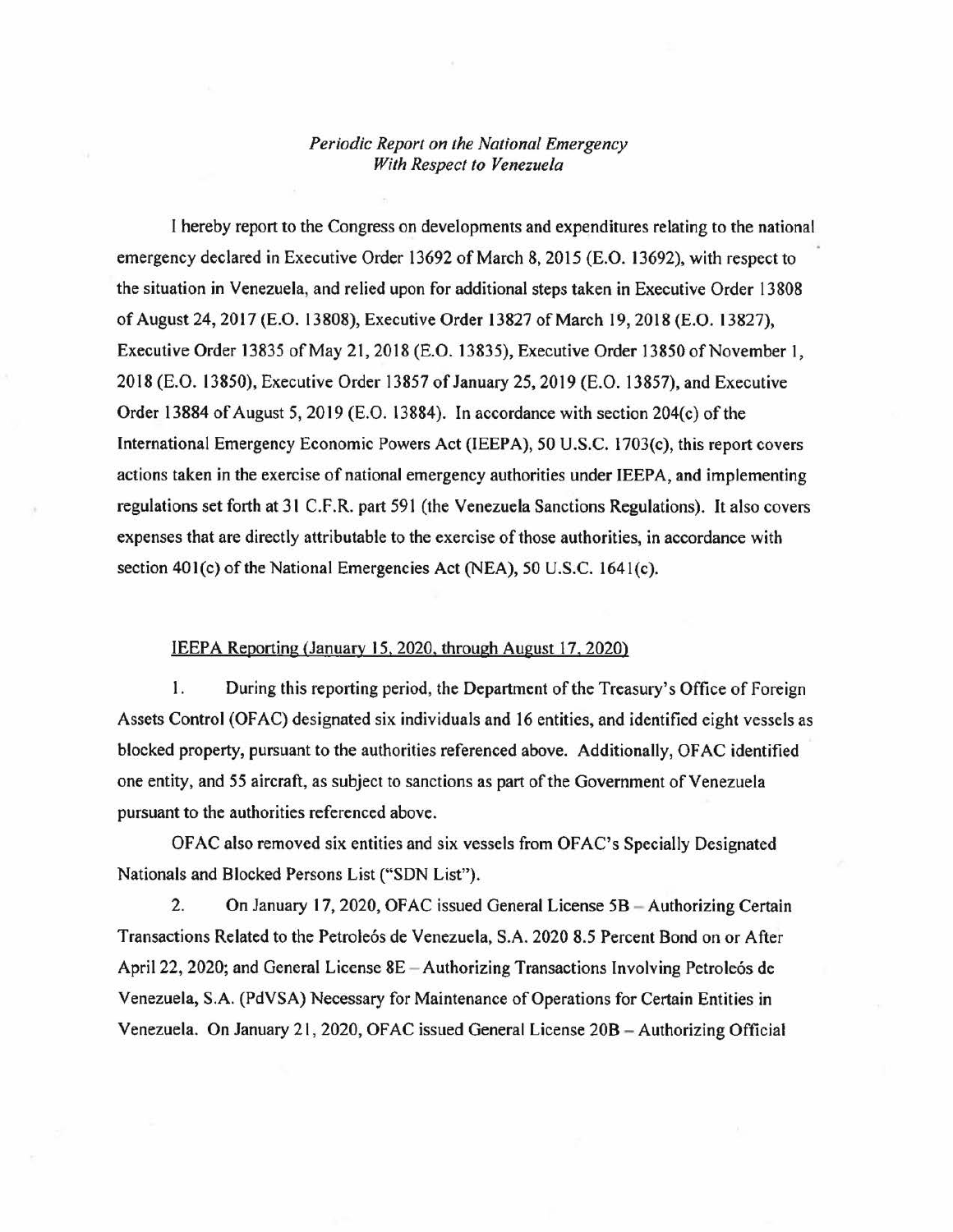Activities of Certain International Organizations Involving the Government of Venezuela. See Attachment A for a copies of General Licenses 5B, 8E, and 20B .

On February 18, OFAC issued General License 36 - Authorizing Certain Activities Necessary to the Wind Down of Transactions Involving Rosneft Trading S.A. See Attachment B for a copy of General License 36 .

On March 12, 2020, OFAC issued General License 15C - Authorizing Transactions Involving Certain Banks for Certain Entities; General License 16C - Authorizing Maintenance of U.S. Person Accounts and Noncommercial, Personal Remittances involving Certain Banks; and General License 36A - Authorizing Certain Activities Necessary to the Wind Down of Transactions Involving Rosneft Trading S.A. or TNK Trading International S.A. See Attachment C for copies of General Licenses 15C, 16C, and 36A .

On April 3, 2020, OFAC issued General License  $13E -$  Authorizing Certain Activities Involving Nynas AB. On April 10, 2020, OFAC issued General License 5C - Authorizing Certain Transactions Related to the Petróleos de Venezuela, S.A. 2020 8.5 Percent Bond on or After July 22, 2020. On April 21, 2020, OFAC issued General License 8F - Authorizing Transactions Involving Petrole6s de Venezuela, S.A. (PdVSA) Necessary for Maintenance of Operations for Certain Entities in Venezuela. See Attachment 0 for copies of General Licenses 13E, 5C, and 8F .

On May 12, 2020, OF AC issued General License 3H - Authorizing Transactions Related to, Provision of Financing for, and Other Dealings in Certain Bonds; and General License  $9G -$ Authorizing Transactions Related to Oealings in Certain Securities. OF AC also revoked General License 13E - Authorizing Certain Activities Involving Nynas AB as Nynas AB undertook a corporate restructuring that resulted in Nynas AB no longer being blocked pursuant to the authorities referenced above. See Attachment E for copies of General Licenses 3H and 9G.

On June 18, 2020, OFAC issued General License 37 - Authorizing the Wind Down of Transactions Involving Delos Voyager Shipping Ltd, Romina Maritime Co Inc, and Certain Vessels. On July 2, 2020, OFAC revoked General License 37 due to the removal of the subject entities and vessels from OFAC's SDN List. See Attachment F for a copy of General License 37.

On July 15, 2020, OFAC issued General License 5D - Authorizing Certain Transactions Related to the Petróleos de Venezuela, S.A. 2020 8.5 Percent Bond on or After October 20, 2020. See Attachment G for a copy of General License 50 .

2